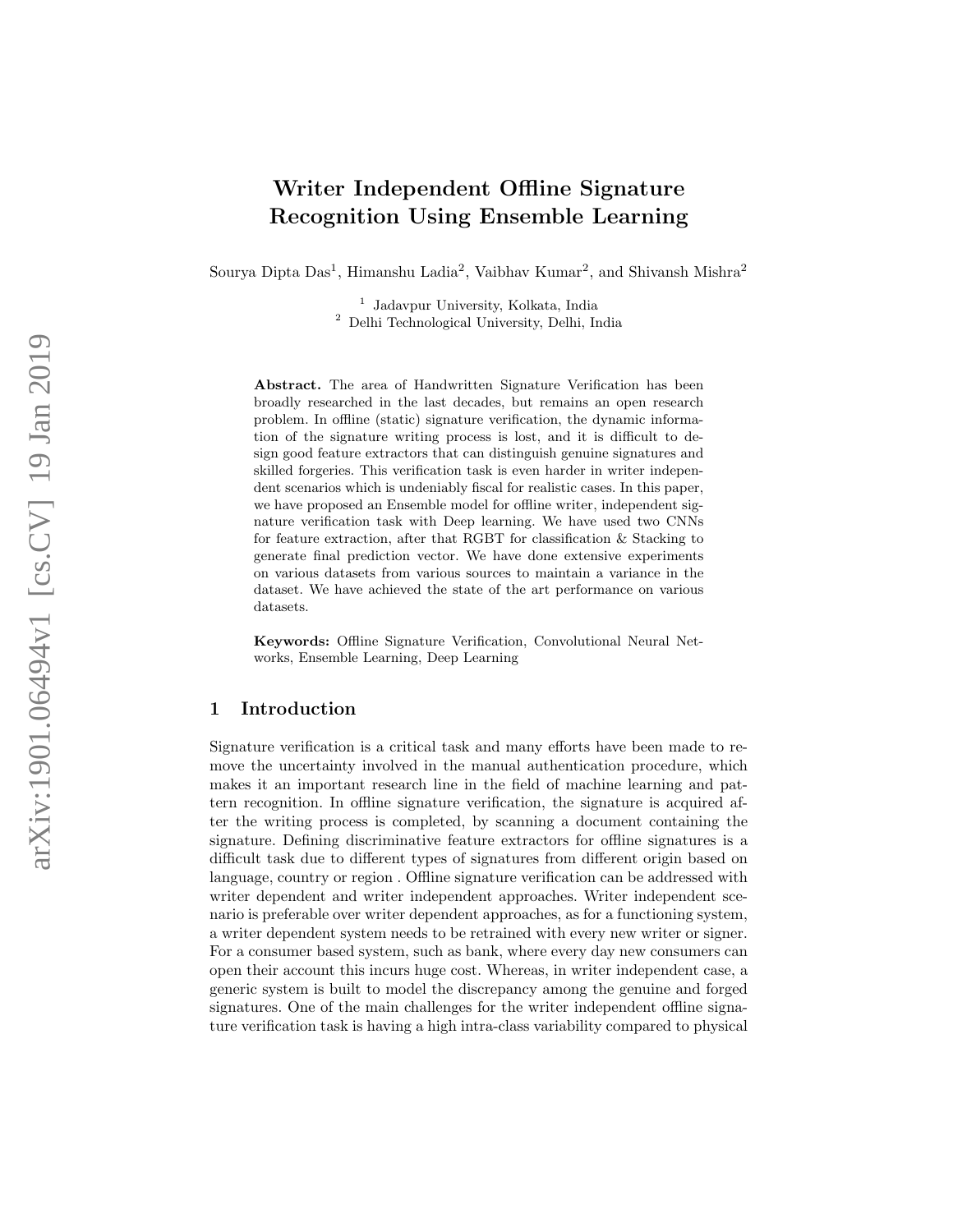#### 2 Sourya, Himanshu et al.

biometric traits, such as fingerprint or iris. This issue is aggravated with the presence of low inter-class variability when we consider skilled forgeries. In a realistic scenario, during training we only have access to genuine signatures for the users enrolled to the system. During operations, however, we want the system not only to be able to accept genuine signatures, but also to reject forgeries. Lastly, the amount of data available for each user is often very limited in real applications. During the enrollment phase, users are often required to supply only a few samples of their signatures. In other words, even if there is a large number of users enrolled to the system, a classifier needs to perform well for a new user, for whom only a small set of samples are available. In this scenario, our model is based on ensemble model of two deep nets which is trained on two different loss function to learn discriminative features for detection of both person & forgery. With our model, we have achieved high accuracy on large scale cross domain datasets.

## 2 Previous Work

Different hand crafted features have been proposed for offline signature verification tasks. Examples include block codes, wavelet and Fourier series etc [\[2\]](#page-5-0). Some other methods consider the geometrical and topological characteristics of local attributes, such as position, tangent direction, blob structure, connected component and curvature [\[1\]](#page-5-1), grid based methods [\[7\]](#page-5-2), methods based on geometrical moments [\[6\]](#page-5-3), and texture based features [\[8\]](#page-5-4), Projection and contour based methods [\[3\]](#page-5-5) are also quite used for offline signature verification as a unsupervised method. Apart from that, some structural methods like graph matching [\[4\]](#page-5-6) and compact correlated features [\[5\]](#page-5-7) are also become popular in signature recognition. Convolutional Neural Network [\[10\]](#page-5-8) have been used to transfer learning of macro & micro features from training on a large dataset to using this model as a feature extractor in a another task by using same network. From the perspective of few shot learning, Siamese networks are popular  $\&$  effective option for offline signature verification. In a recent work, Convolutional siamese network [\[9\]](#page-5-9) had been used for offline signature recognition.

## 3 Our Model Description

We have proposed a ensemble model consists of two deepnet model and we have used Regularized Gradient Boosting Tree (RGBT) as a classifier and finally stacking as a ensemble algorithm to get final prediction vector.

## 3.1 Preprocessing & Feature Extraction

We have used preprocessing techniques from the paper  $[10]$  & then we have used two deep net models to extract the feature from each signature. One deepnet (which is called here as "Signet") model is trained on genuine signatures to learn common descriptive features among the writers and another deepnet model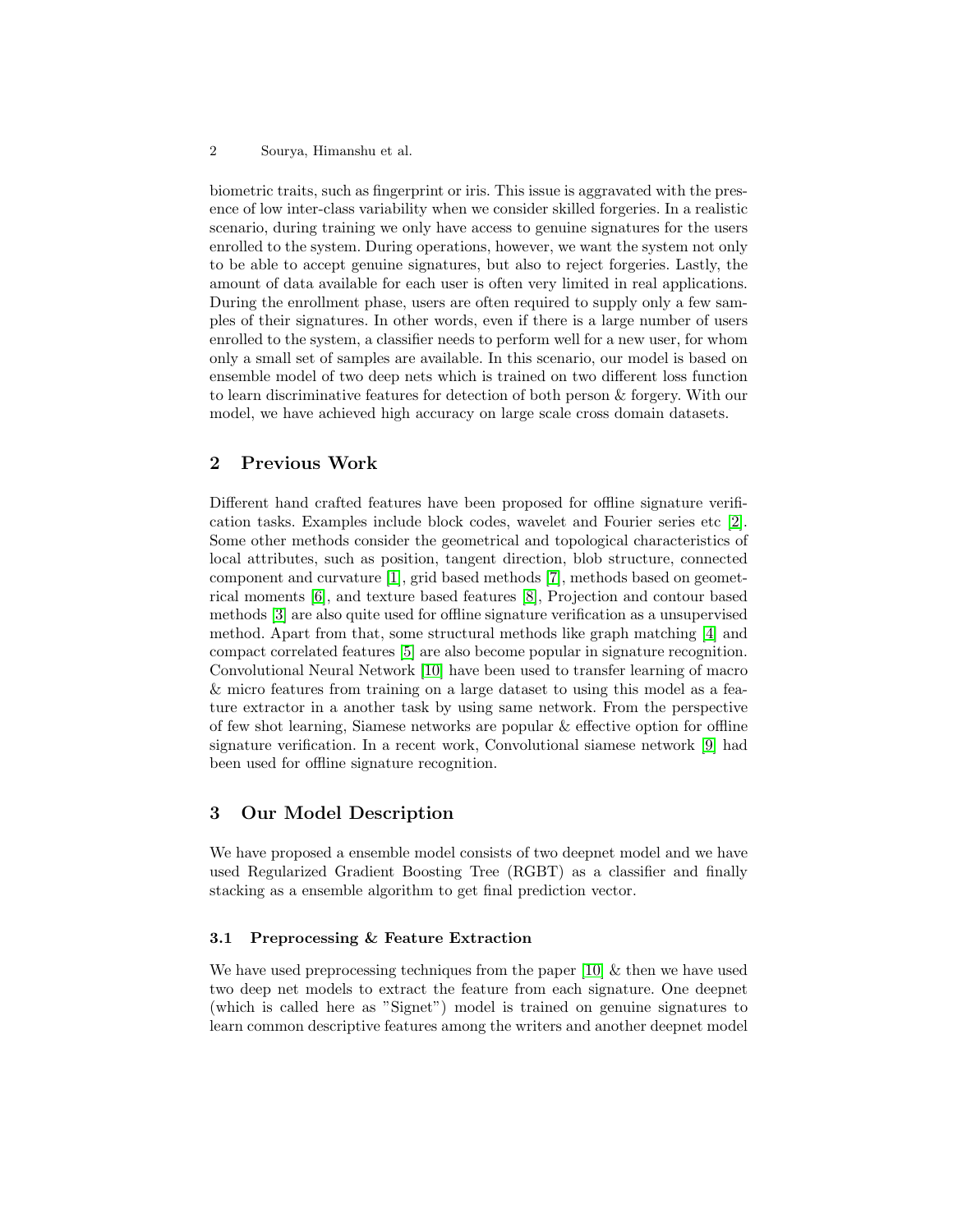(which is called here as "Signet-f") is trained on genuine & forged signatures both to learn discriminative features between original and fake one. We pass the signature images through both the models and capture the output of the last layer of the convolutional neural network. This gives us features extracted from signet, and signetf models.

## 3.2 Model Architecture

We have used same Convolutional Neural Network Architecture mentioned in the paper [\[10\]](#page-5-8) for both CNNs and used their training procedure & loss functions for respective CNNs on the same dataset to get trained CNNs for feature extraction. Description of the CNN is described in [Fig. 1].



Fig. 1. Description of the CNN architecture used for feature extraction

#### 3.3 Writer Independent Classifier

We have used Regularized Gradient Boosting Tree as our writer independent classifier. It is a sequential technique which works on the principle of an ensemble. It combines a set of weak learners and delivers improved prediction accuracy. At any instant t, the model outcomes are weighed based on the outcomes of previous instant t-1. The outcomes predicted correctly are given a lower weight and the ones miss-classified are weighted higher. Though fitting the training set too closely can lead to degradation of the model's generalization ability. So, to neutralize this effect, we have used regularization methods to reduce this overfitting effect by constraining the fitting procedure. During training, we have set maximum tree depth for base learners as 3, boosting learning rate as 0.1 and number of boosted trees to fit as 100. After getting prediction vector from two classifier, they are fed to stacking module to form a ensemble.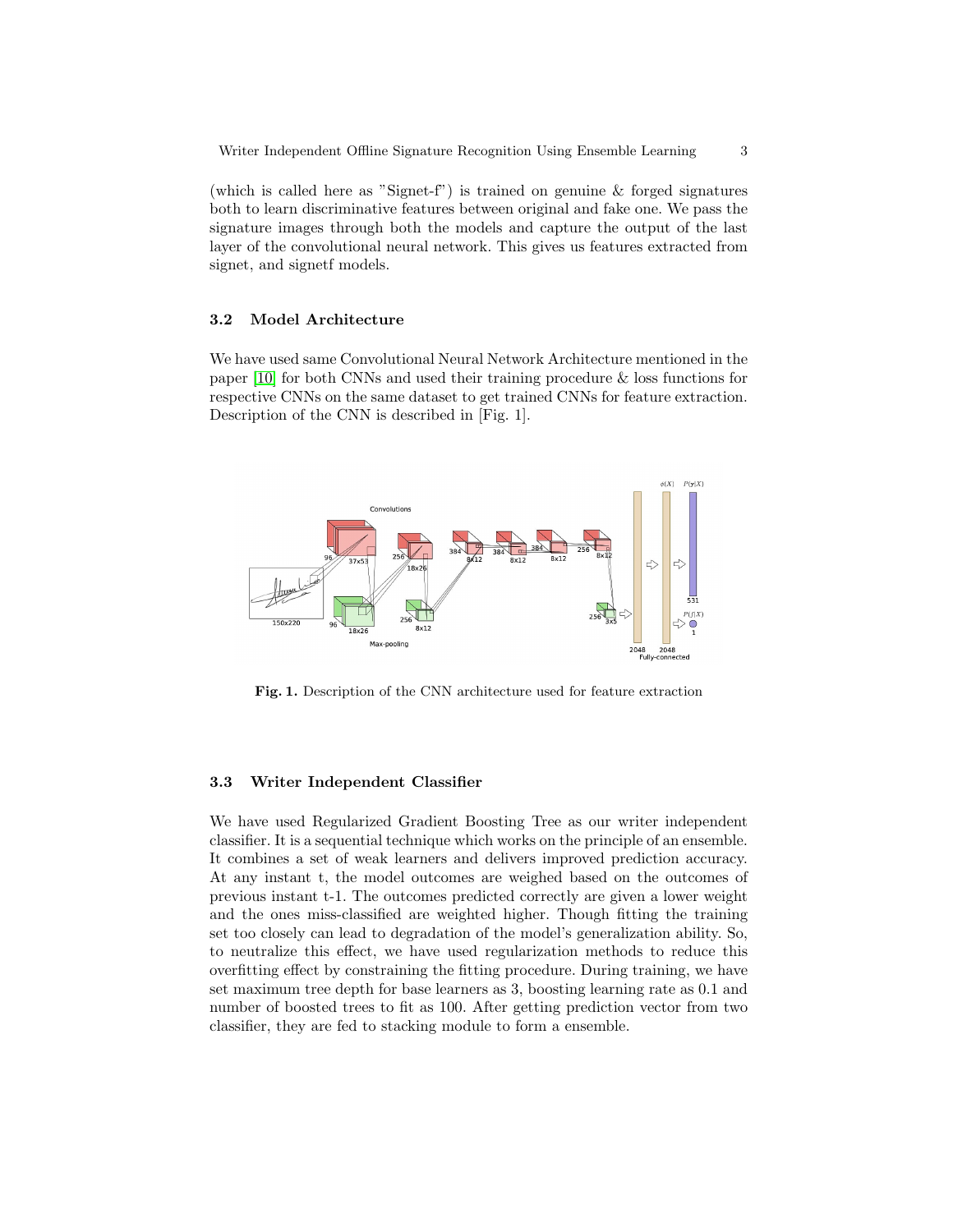4 Sourya, Himanshu et al.

#### 3.4 Stacking as Ensemble Method

Stacking is one of the ensemble model, where a new model is trained from the combined predictions of two or more model. The predictions from the models are used as inputs for each sequential layer, and combined to form a final set of predictions. In the implementation, a logistic regression model is used as the combiner.



Fig. 2. Signature Verification Model Block Diagram

## 4 Experimentation

The dataset combining of genuine and forged images is run through the CNN for extracting features. Then, a 33% random test split is used. The 67% data is used for training the RGBT model. Then, from the trained model, the probabilities is calculate for both, the 67% training data and the 33% testing data. The results are evaluated for both, signet and signet-f feature extractors. The corresponding probabilities are also calculated from the features extracted from a signet-f model in the similar fashion. Then, these probabilities are horizontally stacked to create a  $(n,2)$  shape feature matrix. This process is done for both, the 67% training data, and 33% test data. A logistic unit is trained on this feature matrix using the 67% training data. And it is tested on the feature matrix of 33% test data. For our implementation  $&$  training, we had used a laptop with CPU - Intel(R) Core(TM) i5-6200U CPU  $@$  2.30GHz and RAM of 8 GB. During the experiments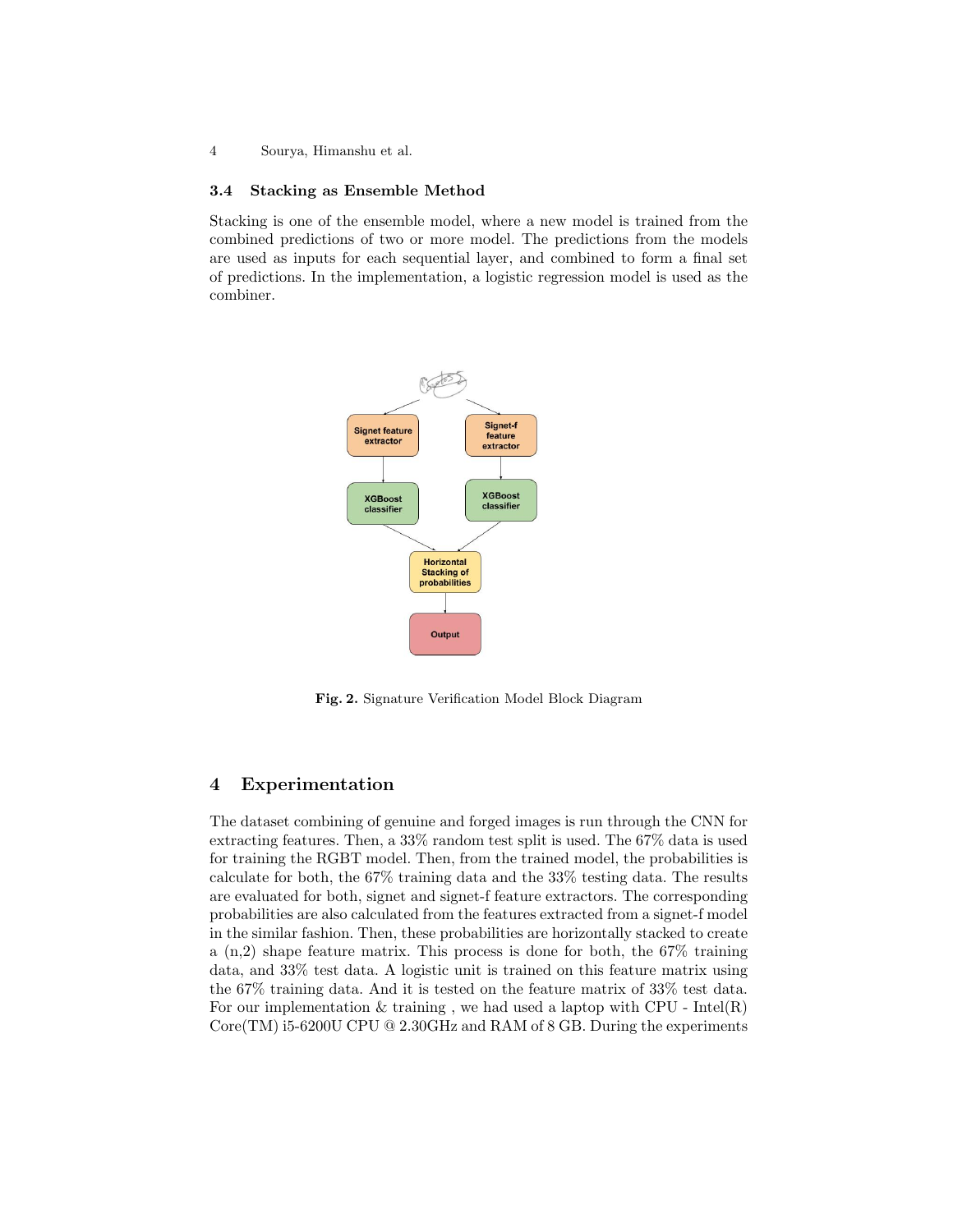on various datsets, we observe that the signet model is better at classifying genuine images and the signet-f model is better at classifying forged images. So, it is logical to stack the two classifiers and improve the overall accuracy by a handsome margin.

| Dataset Name                          | Genuine | Fake | Samples in Samples in                       |      |
|---------------------------------------|---------|------|---------------------------------------------|------|
|                                       |         |      | signatures signatures Training Set Test Set |      |
| CEDAR[11]                             | 1321    | 1329 | 1775                                        | 1875 |
| Hindi-Dataset $[8]$  3840             |         | 4800 | 5788                                        | 2852 |
| Bengali-Dataset <sup>[8]</sup> [2400] |         | 3000 | 3618                                        | 1782 |

Table 1. Benchmark Signature Datasets

#### 4.1 Results & Discussion

We have evaluated our proposed model with various datasets mentioned in Table 1. We used the performance metric for accuracy of the model described in the paper [\[9\]](#page-5-9). Performance with our proposed model and comparison with other state of the art method is described in Table 2. In case of Bengali & Hindi Dataset, our proposed method outperformed other 3 state of the art methods but not be able to outperform Dutta et al., graph matching & SigNet on CEDAR dataset. One possilbe reason for this result may be that for little amount of data, other unsupervised methods and Siamese network (trained on that dataset specifically) are better than ours.

Table 2. Comparison & Performance of the proposed method with other state-of-theart methods on mentioned signature datasets

| Dataset Name    | $\Delta$ Methods                                   | Accuracy $(\%)$ |
|-----------------|----------------------------------------------------|-----------------|
|                 | Word Shape (GSC) (Kalera et al.[2])                | 78.50           |
| <b>CEDAR</b>    | Zernike moments (Chen and Srihari[13])             | 83.60           |
|                 | Graph matching (Chen and Srihari[4])               | 92.10           |
|                 | Surroundedness features (Kumar et al. [12]) [91.67 |                 |
|                 | Dutta et al. <sup>[5]</sup>                        | 100             |
|                 | SigNet[9]                                          | 100             |
|                 | Proposed Method                                    | 92              |
| Hindi Dataset   | Pal et al. <sup>[8]</sup>                          | 75.53           |
|                 | Dutta et al. <sup>[5]</sup>                        | 85.90           |
|                 | SigNet[9]                                          | 84.64           |
|                 | Proposed Method                                    | 86              |
| Bengali Dataset | Pal et al. [8]                                     | 66.18           |
|                 | Dutta et al. <sup>[5]</sup>                        | 84.90           |
|                 | SigNet[9]                                          | 86.11           |
|                 | Proposed Method                                    | 94              |